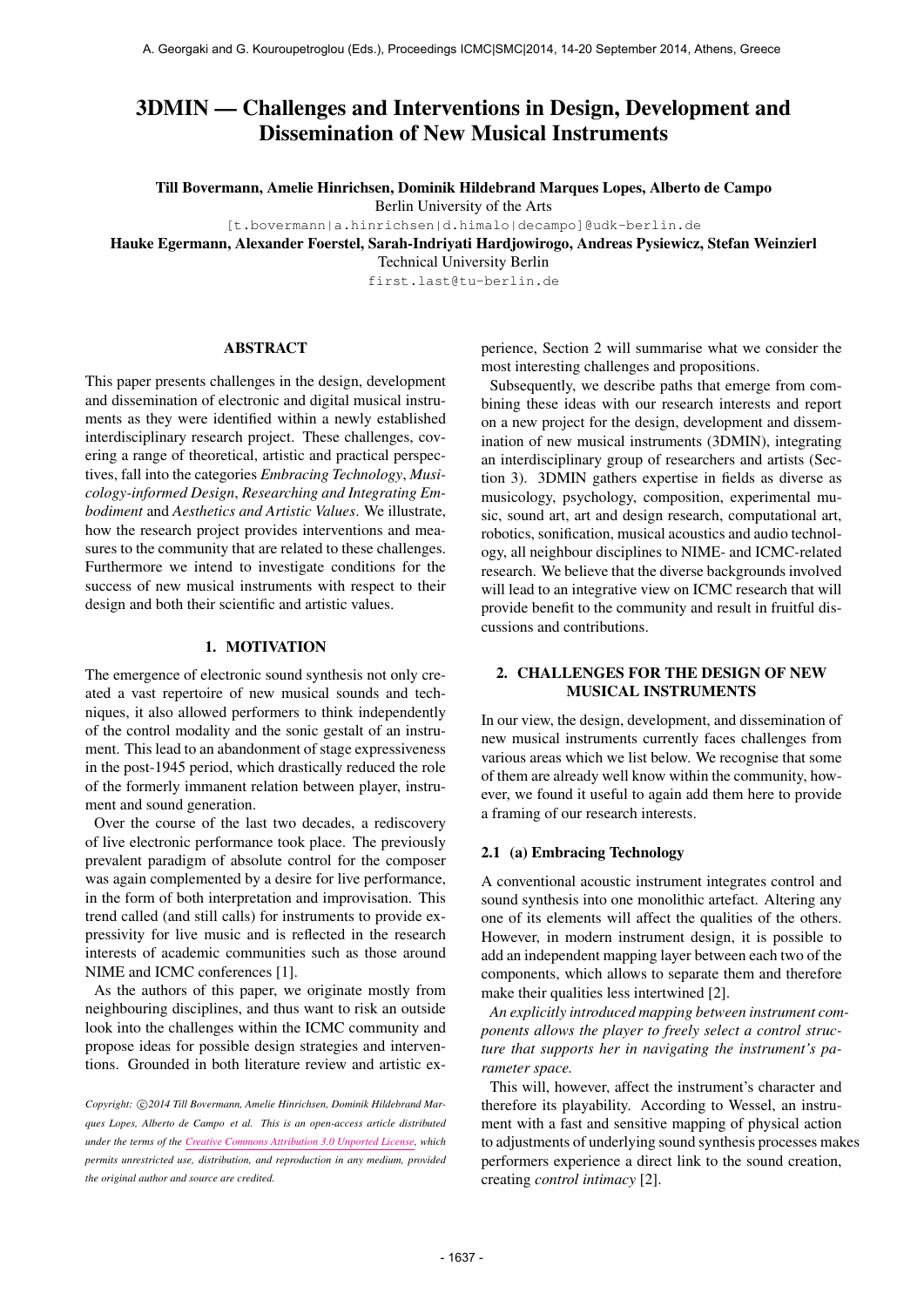*From a performer's perspective, it only makes sense to add new parts to the repertoire of instrument building, if the specifics of the introduced technology add to its sound and control repertoire, and if they possess an actual chance of being used by the performer.*

Although it is possible to implement such mapping interfaces on an (electro-)mechanical level,  $<sup>1</sup>$  its true poten-</sup> tial only unfolds by introducing (digital) software elements and, with them, scriptability of its components, i.e., the ability for programmatic control [3].

*Scriptability adds flexibility to instruments because it not only allows to define and alter the mapping between two instrument components on the fly but also enables to define and even redefine the components themselves (as long as existing in software).* 2

Scriptability, and more generally algorithmic elements, add even more to an instrument, since they allow to switch between levels of control: While conventional direct control, as it is common for acoustic instruments, lets the performer play sounds directly and directly only, meta-control levels add time and timbre automation, ranging from underlying musical material to capture small phrases or gestures up to larger sections or entire pieces.

*Meta-control allows steering of musical processes on multiple layers, from controlling prepared sequences to modifying control gestures (whether algorithmically generated, recorded in advance or played just in time) to adapt them to the evolving musical context of a performance.*

Spatialisation of sound has become a central compositional design category of electro-acoustic music and sound art in the 20th century, which is very often used only in the pre-performative composition process. While sound has an inherent spatial dimension, instrumentalists rarely integrate realtime control of spatial parameters into performances.

*The integration of controls for spatial sound parameters into instruments opens up a new performative dimension and adds to the experience of a musical instrument because it offers the performer a way to entangle spatial and musical parts in her playing.*

#### 2.2 (b) Musicology-informed Design

Considering the increasingly wide range of manifestations of musical instruments and a rapidly evolving diversity in performance practice, the question arises whether previous approaches to classify electronic musical instruments and their taxonomies are adequate to classify the rich stream of new instrument designs. Existing classification models [5, 6, 7] are even more challenged by the fact that the paradigm of "musical instrument" as a merely interpretative tool is often shifted towards an independent, selfcontained artwork.

*New taxonomies for new musical instruments, in conjunction with a thorough examination of the epistemological principles of musical instrument classifications in general* *and of the notion of musical instrument in particular, will help to account for paradigm shifts in instrument development, as well as in musical practice.*

While taking recent classification approaches into consideration [8, 9, 10, 11], a database on historical and contemporary electronic and digital musical instruments being developed in the course of the project shall be used to frame a systematisation method that no longer treats electronic and digital instruments as theoretical exceptions, but analyses them in the context of traditional musical instruments and seeks to order them according to technical-functional and to musical-aesthetical aspects.

This process then feeds back into the creation process, establishing the informed (artistic) research method of experience as thinking. [12]

Systematic documentation of both historical and current instrument designs make them available as artifacts that can be built and modified by anyone interested. By means of open source software, open design hardware, and detailed audiovisual documentation of performance practice as related to design intentions, experimental new instruments may find wider interest and artistic use.

*Making new instrument designs as easy as possible to understand, access and build will help widen their distribution, and will facilitate future research both extending and diverging from previous instrumentdesigns.*

#### 2.3 (c) Researching and Integrating Embodiment

Recent theories of music production and listening propose an integrated model of motion and perception (e.g., *Embodied Music Cognition* [13]). Because many new musical instruments heavily rely on gestural control, this theory can be employed to study interaction processes between gestures and sound generation in musical instruments. Leman puts it as follows: "transparent mediation technology [. . . ] would then act as a natural mediator [...] for interactive music-making." (Leman [13, p. 2])

Imagine observing a craftsman in her daily routine: A certain elegance can be discovered in her trained and countlessly repeated movements. She does not have to explicitly think about the individual mechanical tasks because she is familiar with the use of her instruments. Her body has memorised everything necessary, the process of crafting is automatised.

Regarding Godoys and Lemans Concept of Body Schema an equivalent moment of a so called daily routine can be found in a musical context: " Trained musicians, for example, can play a particular melodic figure by heart. They do not have to think about how to move their fingers on the instrument  $[...]$ . [...] the melodic pattern is just something that appears to come out of their body." (Godoy [14, p. 8]) Not only the tool itself that became, in a Heideggerian sense, *ready to hand* [15], it is the whole process that turned into an embodied extension.

Not only the instrument becomes an extension to the human body. It is the combination of an instrument with the corresponding motor pattern [14] which turn the whole process of acting into an "embodied extension".

 $1$  See e.g., accordions in which various types of key layouts are mechanically implemented.

<sup>2</sup> This implicitly includes just in time adjustments of digital signal processing parts, too. [4]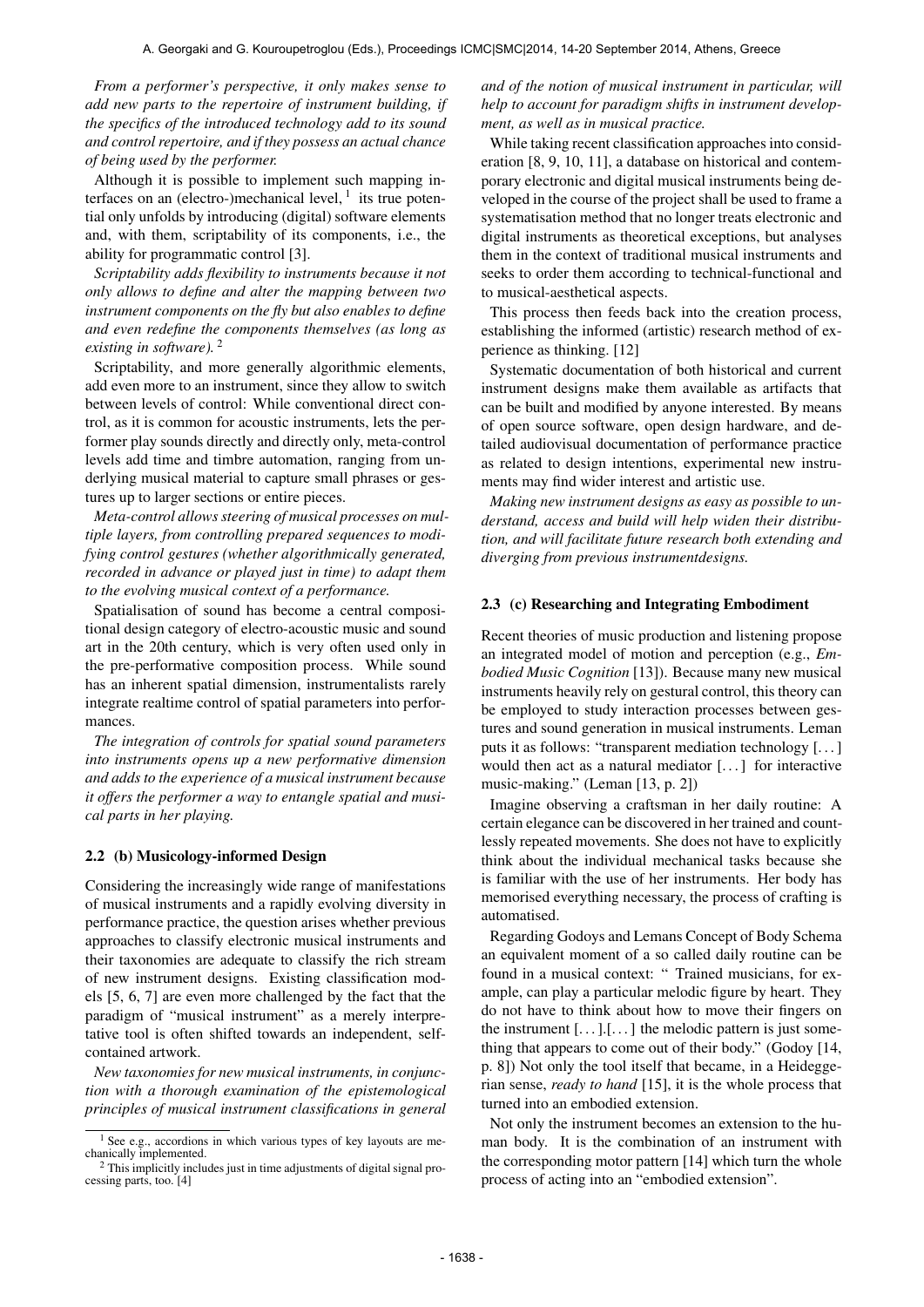## *Creating an instrument therefore is not only about the interface itself but the routines and patterns merging the object with the subject.*

Dobrian and Koppelmann argue that this process of merging is fundamental for developing ones own style and expression: "When control of the instrument has been mastered to the point where it is mostly subconscious, the mind has more freedom to concentrate consciously on listening and expression." (Dobrian, Koppelmann [16, p. 279]) In other words, it is the embodied memory which makes virtuosity and therefore musical expression possible. Thus a physical interaction between instrument and musician is crucial in order to provide sensory connectedness to the performer.

This relation should however not be reduced to a simple *touch* / *no touch* range of possibilities. E.g., a double bass player literally embraces her instrument while playing: Both bodies are physically involved in this confrontation of instrument and musician, gestures and postures are provoked simply by the size and shape of instrument and player.

## *Playing an instrument expressively requires and enables movement of the whole body.*

Therefore, within the process of developing an instrument, the designer has to include the performer's whole body as the corresponding element. This, however, does not mean that the performer's whole body is controlling the instrument, rather that her body posture (implied by the instrument's affordance) together with her actions create the emotional framework for her musical expression.

We believe that gestures of the player can be translated into control commands to form an expressive, transparent, and therefore intuitive way to play. We further hypothesise that, through making use of embodied gesture-sound knowledge as is acquired in everyday life, the design of musical instruments can be substantially improved. This would result in instruments that are easier to play and perceive, especially when input gestures and sound output are following the regularities of everyday gesture-sound mappings.

*There are appropriate metaphors in gestures, movement and postures which have to be found in order to enhance the subconscious relation between musician and musical instrument. Furthermore, dedicated types of physical interaction, especially energy preserving mechano-acoustic links are important for the cognitive and emotional reception (i.e., readability) of a live performance.*

#### 2.4 (d) Aesthetics and Artistic Values

An important part of instruments and their design is their aesthetic and artistic value, be it connected to its playability, its playing context or its expressivity.

"if our goal is musical expression we have to move beyond designing technical systems.[//] we have to move beyond symbolic interaction.[//] we have to transcend responsive logic;[//] engage with the system:[//] power it and touch it with our bodies,[//] with our brains.[//] invent it and discover it's [sic] life;[//] embrace it as instrument.[//] an instrument that sounds between our minds" (Waisvisz [1])

It is expressed frequently that it is easier to design a musical piece rather than an artefact [17]. However, in the light of Waisvisz's quote, there is an inherent quality to an instrument that is independent from the piece it was designed for.

*In difference to a performance system that is built specifically for one piece, an* instrument *offers ways to mediate and catalyse a broad range of artistic intentions.*

Also, artists often express that something that might be coined the *sustainable joyfulness* of an instrument is a major factor for them to accept an instrument:

*It is important to design a musical instrument such that it offers paths through its (sonic and haptic) possibility space that feel natural yet surprising over long periods of playing.*

Another aesthetic quality of an instrument lies in the context in which it is used and how it is then perceived as being ready to hand.

*There is a difference between the artist's perception of an instrument when considering stage use (with an audience) and personal use (without any or just a small audience).*

## 3. THE 3DMIN PROJECT

3DMIN is an interdisciplinary research project that links various disciplines to investigate conditions for artistic success of new musical instruments. The team collaborates with musicians and performers on designs for various prototypes of new musical instruments and interfaces. The particular focus herein lies to support musicians in the realisation of their artistic vision of music making by including the context, i.e., designing instruments that allow the participating artists to perform their music as they envision it. More specifically, the project addresses several particular research interests, each looking at the challenges described above from a different angle.

#### 3.1 Design Research for New Musical Instruments

The aim of this central part of the project is to iteratively turn broad concepts and ideas into a series of working design prototypes for musical instruments. Within this endeavour, the results of the other project subdivisions are of major importance in order to follow the method of experience as thinking described in Section 2.2.

Each iteration includes design, prototyping and evaluation phases, which ensures that the knowledge gained is fed back into the project. The process is accompanied by a lecture series for students of the participating universities and by collaborations with artists and performers. Additionally, all documentation and design guidelines of the resulting instrument prototypes, ranging from their physical and interaction design, their mapping, to sound synthesis software, are published as open source.<sup>3</sup>

We aim to address the following research interests.

#### *3.1.1 Towards Choreographic Instruments*

By analysing choreographic and compositional processes in contemporary dance and music, we aim at a practical

<sup>3</sup> <http://3DMIN.org>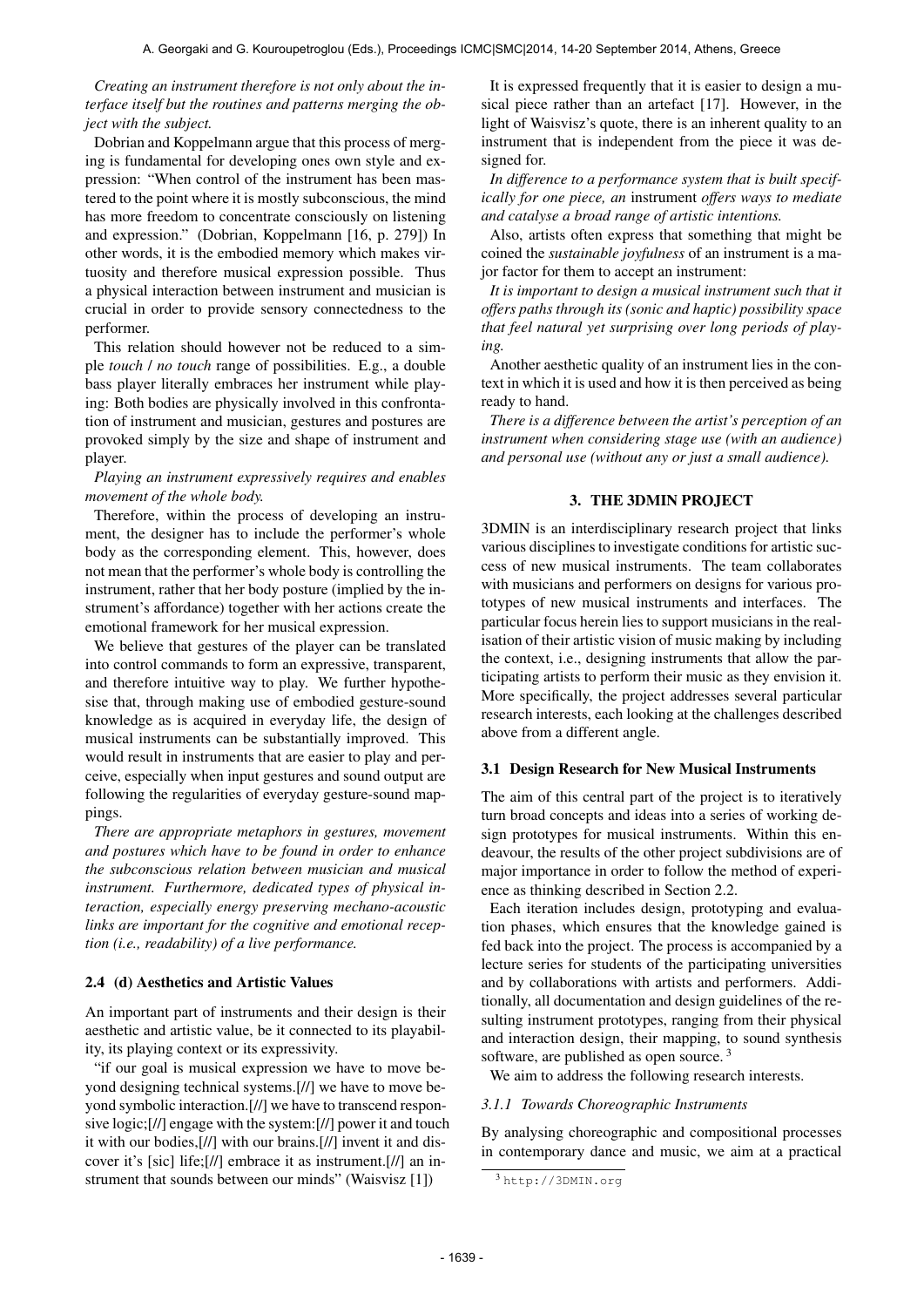approach to transdisciplinary artistic research that involves dancers, choreographers, composers and musicians. Incorporating knowledge on physical intelligence and correlations between sound and movement we design new musical instruments based on the assumptions that the whole body is an integral part of music making and that only the involvement of cognitive input enables virtuosity.

## *3.1.2 Understanding Meta-Control*

We consider the modularity of NIME instruments one of their essential features, and well worth deeper exploration.

We contend that in the basic instrument model (human input, gestural data, mapping, generating process), the mapping is potentially the most flexible link. Candidates for new mapping strategies include: varying the mappings between controls and sound parameters, and even changing them in performance e.g., by gradually entangling or disentangling parameters; recording parameter state snapshots and gestural data in performance, and reusing them as modifiable performance material, creating networks of crossinfluence between gestural input from multiple human players, other gestural sources, and sound generating processes, which again can be modified in performance. This can be seen as gracefully losing direct control of the processes while gaining higher-level forms of influence on their behaviour.

We expect to find non-obvious but interesting mapping approaches which can be built into more traditionally controlled instruments, and new concepts for playing singleperson instruments or multi-player instrument ensembles with influence-based approaches. First implementations and experiments with these notions are described in the paper Influx, submitted as well to ICMC 2014.

# *3.1.3 Ensemble environments and shared authorship in live music creation*

Common human-instrument interaction models mostly originate in pre-digital physical archetypes and their restrictions. Affordable, yet powerful technology supported the emergence of new instruments with different, possibly more subtle and complex interaction models. While these models focus on sound manipulation and expressive gestural play, and therefore allow new musical genres to emerge, contemporary musicians often run into difficulties when playing in more traditional ensembles. We contend that the possibilities gained through technology can be leveraged for these contexts as well, and methods to combine these two modes of expressiveness can be found.

Next to the Meta-Control approach explained above, we here investigate and design multi-performer environments that provide a way to *share* tasks of music making between several users and/or (automated) agents. Those tasks are e.g., sound modulation, control of rhythm, melody, harmony, and spatialisation. Furthermore, we intend to explore the implications of the forms of shared authorship emerging in such practices.

#### *3.1.4 Instruments for Moments of Solitude*

Within the 3DMIN project, the main focus is on musical instruments for a variety of public performance situations. Nonetheless, musical instruments are very often played for personal enjoyment in private situations. We consider this kind of use as equally important and worthy of research. Thus, we focus in this part on instruments for solitary use, i.e., with no intention for public performances or audience engagement but for reflection and as a catalyst for thought.

The introduction of *lateral thinking* as a research method helps us to gain insights not only on designing instruments for actual solitary "performance" but, by means of comparison, also on the design process of instruments oriented towards public performance.

#### 3.2 Systematisation of Electronic Instruments

This part approaches the design of new musical instruments from a musicological perspective. It therefore integrates mainly the challenges described above under (b) *Musicology- informed Design*. While discussing broadly accepted taxonomies and classification models [10, 5], the creation of a systematic inventory of analog electronic and digital musical instruments considering their presentation mode, particular interaction model, technological design and conceptual context will form the basis for both a documentation and exhibition concept and the design and development process. Additionally, this subproject will compile a standardised approach as a set of Best Practice Guidelines for the documentation, conservation and dissemination of musical instruments.

# 3.3 Studying Interaction Processes between Gesture and Sound

The goal of this part is to empirically research parameters in the interaction with musical instruments that are crucial both for the performer and the experience of the audience (it mainly integrates challenges described under (c) *Researching and Integrating Embodiment*). Especially the relationship between gestures and sensory feedback from the instrument are investigated. This research will not only result in fundamental findings concerning the interplay of music production and reception but will also provide direct recommendations for the development of new instruments in the other sub-projects.

We are conducting open semi-structured qualitative interviews with developers and performers of musical instruments on the one hand and audience members on the other. Through applying grounded theory-based qualitative content analyses, we plan to identify important evaluation categories of gesture-sound mappings from both the production and reception perspective of new musical instruments. Furthermore, we perform experimental research under controlled laboratory conditions.

The first group of experiments investigates the impact of mappings on the performing artist. This parameter probably has a substantial influence on the usability of a musical instrument and the user experience it elicits. A second group of experiments addresses the effect of gesture-